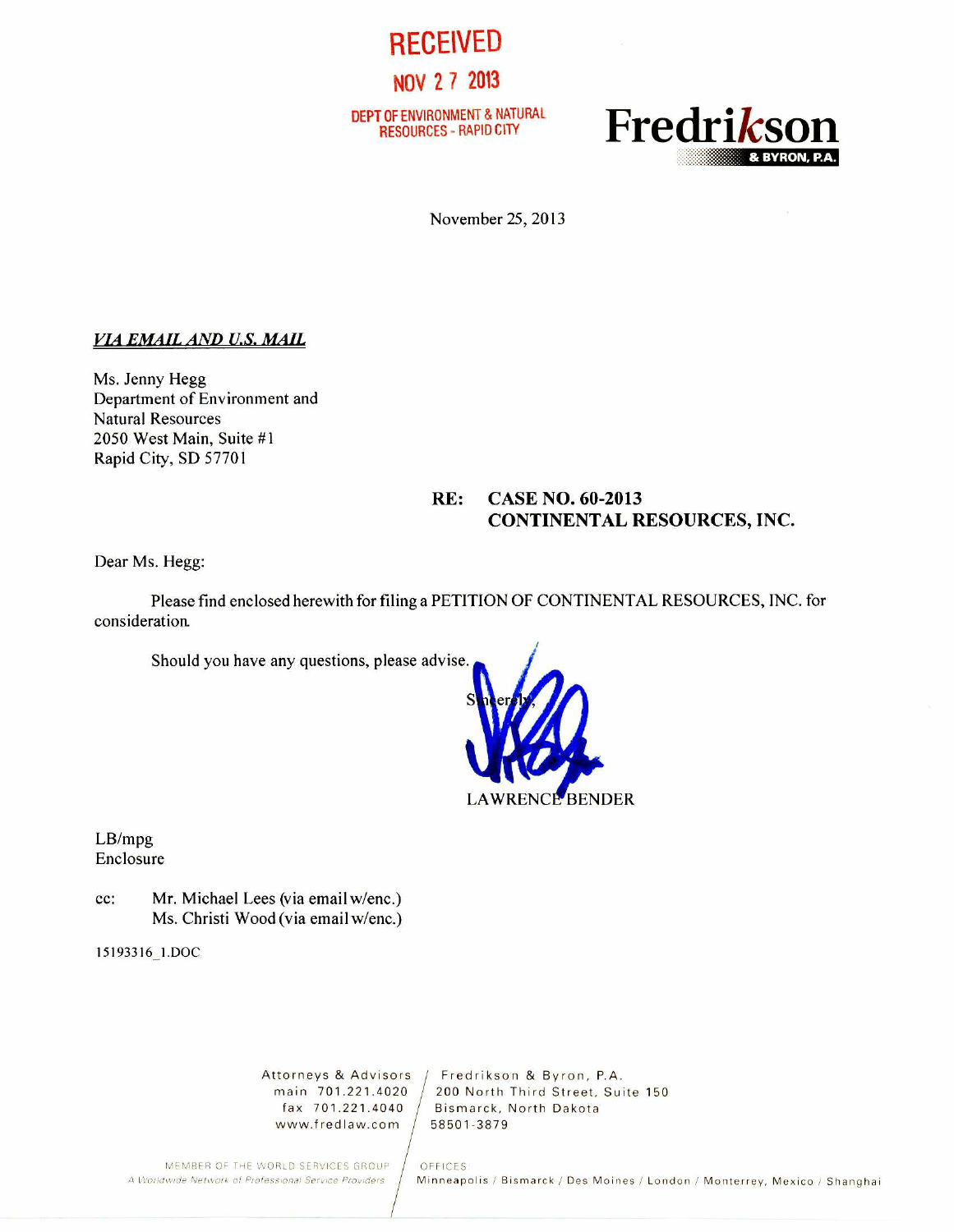# **RECEIVED**

NOV 2 7 **2013** 

## **STATE OF SOUTH DAKOTA** DEPT OF ENVIRONMENT & NATURAL **DEPARTMENT OF ENVIRONMENT AND NATURAL RESOURCES FRAPID CITY BOARD OF MINERALS AND ENVIRONMENT**

**CASE NO. 60-2013** 

**IN THE MATTER OF THE PETITION OF CONTINENTAL RESOURCES, INC. FOR AN ORDER OF THE BOARD AUTHORIZING THE RECOVERY OF RISK COMPENSATION FROM CERTAIN NON-PARTICIPATING OWNERS, FOR THE DRILLING AND OPERATING OF THE CONRAD 24-1111 WELL LOCATED IN A SPACING UNIT DESCRIBED AS SECTIONS 2 AND 11, TOWNSHIP 22 NORTH, RANGE 3 EAST, TABLE MOUNTAIN FIELD, HARDING COUNTY, SOUTH DAKOTA, PURSUANT TO ARSD CHAPTER 74:12:10, AND FOR OTHER RELIEF AS THE BOARD DEEMS APPROPRIATE.** 

#### **PETITION OF CONTINENTAL RESOURCES, INC.**

Continental Resources, Inc. ("Continental") and for its Petition, states and alleges as

follows:

1.

That Continental is an owner of an interest in the oil and gas leasehold estate in Sections

2 and 11, Township 22 North, Range 3 East, Harding County, South Dakota ("Sections 2 and

11").

2.

Order No. 4-2013, dated March 19, 2013, established Sections 2 and 11 as a 1280-acre spacing unit in the Table Mountain Field, and authorized the issuance of a permit for the drilling of a horizontal well within the spacing unit.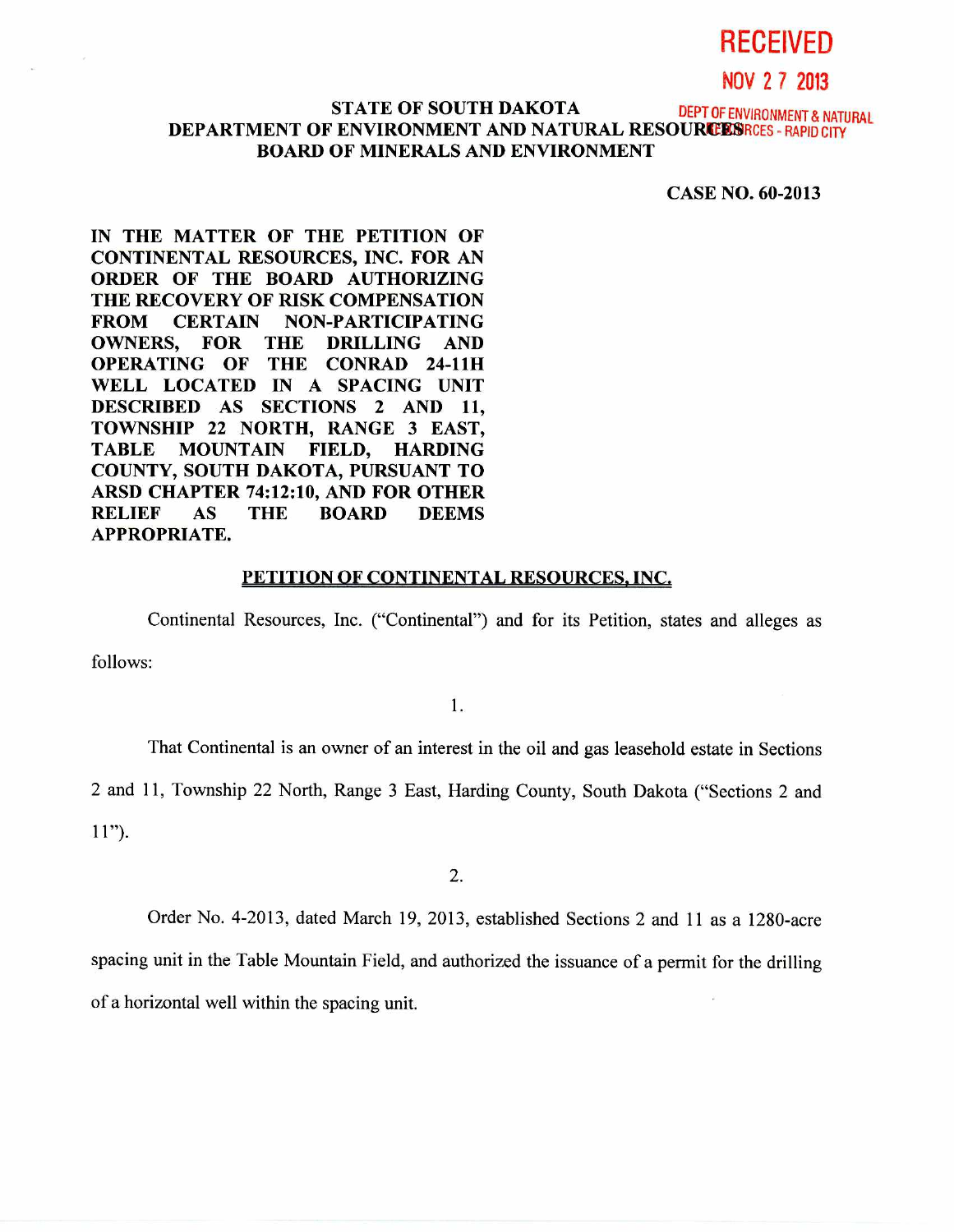That Sections 2 and 11 constitute the spacing unit for the Conrad 24-11H well in the Table Mountain Field.

4.

The Department of Environment and Natural Resources issued a permit to drill the Conrad 24-11H well as a horizontal well on June 14, 2013. Drilling of the Conrad 24-11H well commenced on July 10, 2013.

5.

Order No. 27-2013, dated August 26, 2013, pooled all interests in the spacing unit for the Table Mountain Field described as Sections 2 and 11, designated Continental as the operator of the Conrad 24-11H well, and recognized Continental's right to submit further application to the Board requesting recovery of risk compensation from any non-participating owners as provided for by SDCL Ch. 45-9 and ARSD Ch. 74:12:10.

## 6.

The Conrad 24-11H well was completed on or about August 29, 2013.

## 7.

That ARSD Chapter 74:12:10:01 provides for the recovery of risk compensation from any owner who elects not to participate in the risk and cost of drilling and operating a well in an established spacing unit.

8.

That ARSD Chapter 74:12:10:02 provides if the nonparticipating owner's interest in the spacing unit is derived from a lease or other contract for development, the risk compensation is two-hundred percent of the nonparticipating owner's share of the reasonable actual costs of

 $-2-$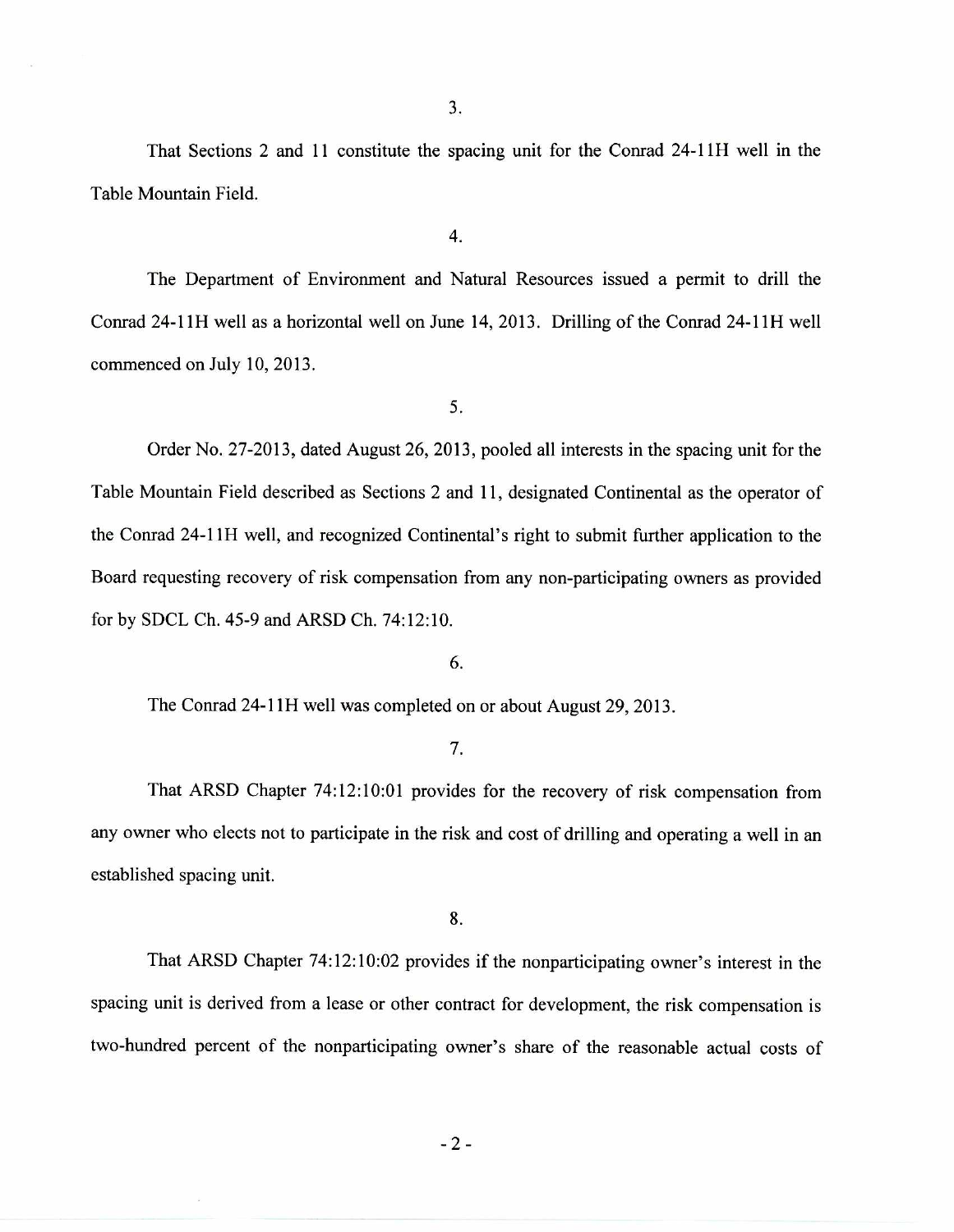drilling, reworking, side-tracking, deepening, plugging back, testing, completing and recompleting the well and the costs of newly acquired equipment in the well including the wellhead connection.

9.

That ARSD Chapter 74:12:10:03 provides if the nonparticipating owner's interest in the spacing unit is not subject to a lease or other contract for development, the risk compensation is one-hundred percent of the nonparticipating owner's share of the reasonable actual costs of drilling, reworking, side-tracking, deepening, plugging back, testing, completing and recompleting the well and the costs of newly acquired equipment in the well including the wellhead connection.

## 10.

That the following owners have elected not to participate in the drilling and operating of the Conrad 24-11H well:

- (a) Claudia Heide;
- (b) Gary V. Smith;
- (c) Steve D. Smith;
- (d) Marsha Lehmann; and
- (e) Lyle W. Fischer.

### 11.

That the interests of the above-referenced owners are unleased.

#### 12.

That Continental made a good faith attempt to have the above-referenced owners execute an oil and gas lease but was unsuccessful.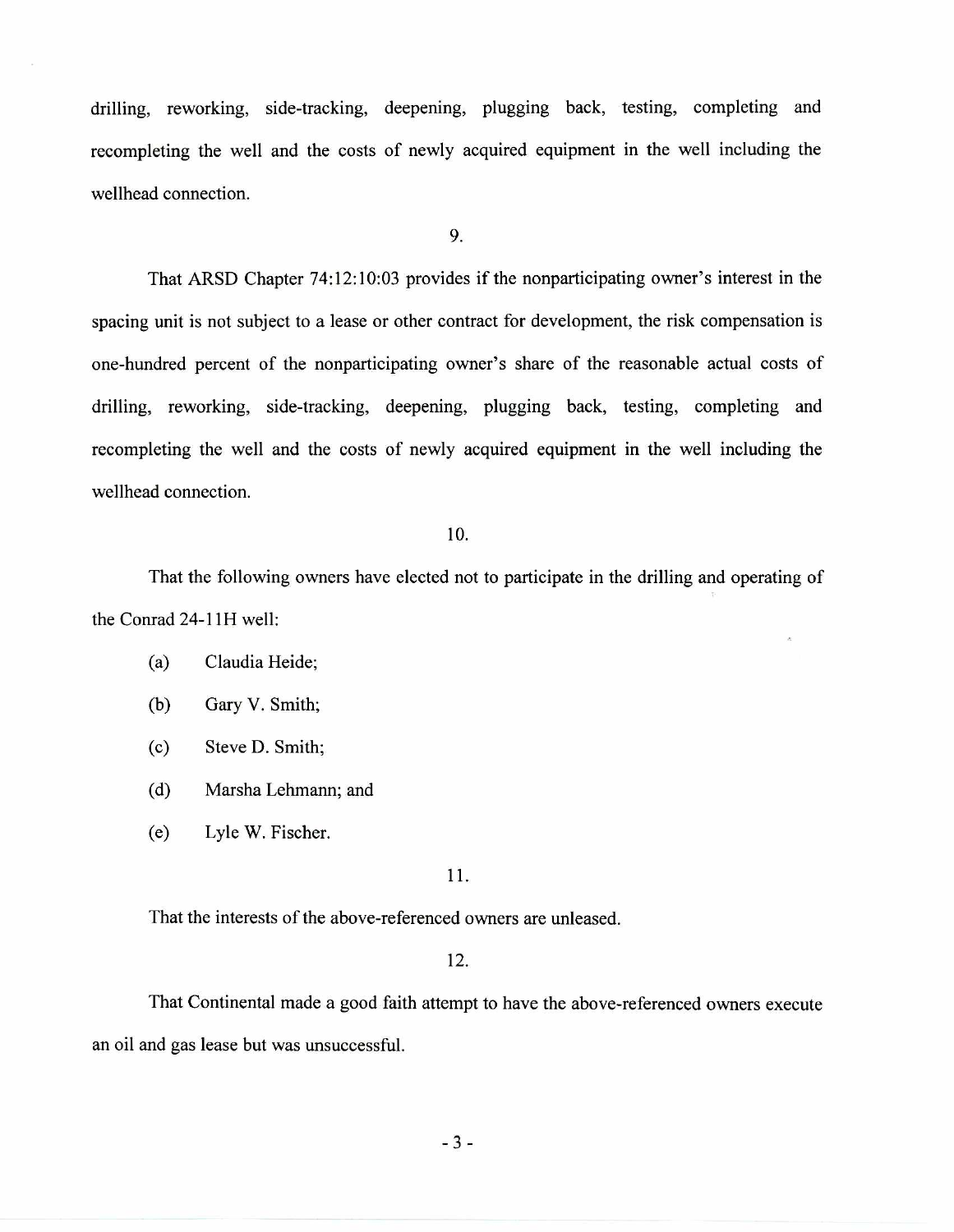That the following owners have elected not to participate in the drilling and operating of the Conrad 24-11H well:

(a) Prima Exploration, Inc.;

(b) Captiva Resources, Inc.;

(c) Vegas Production Co.;

(d) Gunlikson Petroleum, Inc.; and

(e) Marshall Resources, LLC.

14.

That the interests of the above-referenced owners are leasehold.

15.

That a well proposal was forwarded to the above-referenced unleased and leasehold owners and said owners failed or refused to respond to the same, or elected not to participate.

16.

That the Conrad 24-11H well was spud on or about July 10, 2013.

#### 17.

That Continental therefore requests that the Board enter an order authorizing the recovery of risk compensation from the non-participating owners described above, as provided by ARSD Chapter 74:12:10, for the drilling and operating of the Conrad 24-11H well located in a spacing unit described as Sections 2 and 11, Township 22 North, Range 3 East, Harding County, South Dakota, and such other and further relief as is appropriate.